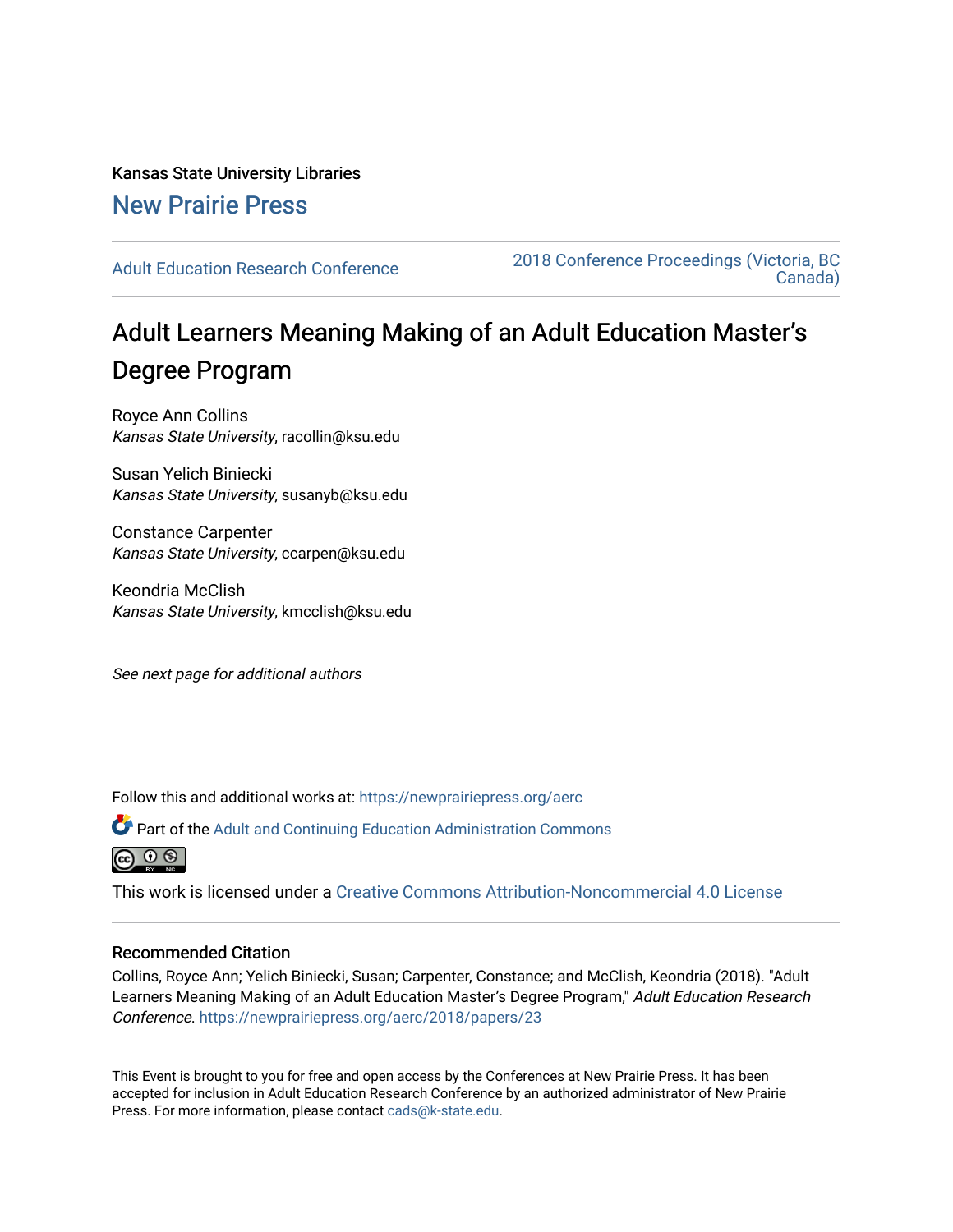# Author Information

Royce Ann Collins, Susan Yelich Biniecki, Constance Carpenter, and Keondria McClish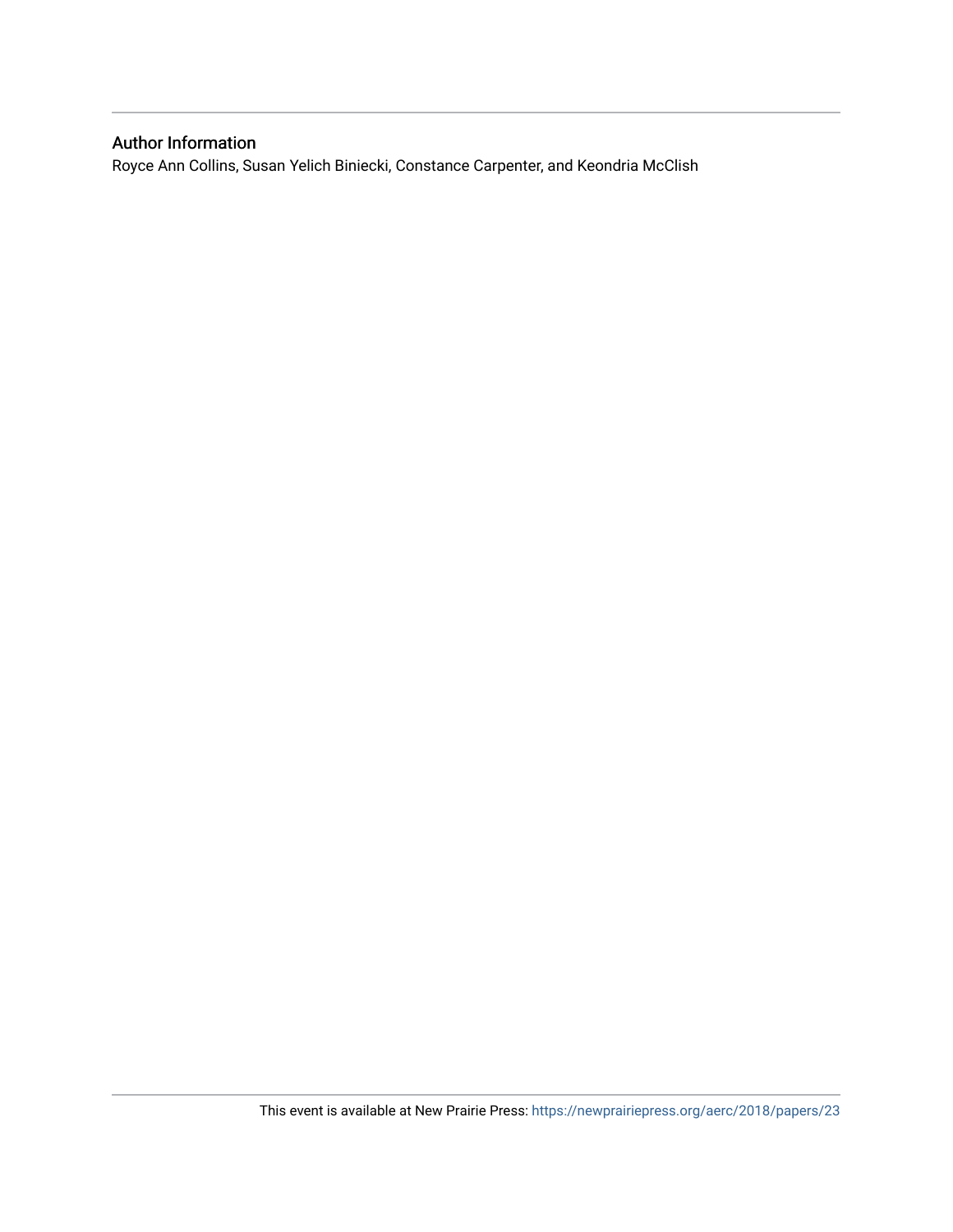# **Adult Learners Meaning Making of an Adult Education Master's Degree Program**

Royce Ann Collins, Susan Yelich Biniecki, Constance Carpenter & Keondria McClish Kansas State University

**Abstract:** This paper discusses the results of a qualitative research study, which explored how adult learners make meaning of their lived experiences in an adult education master's degree program. E-portfolio data and reflection requirements grounded within concepts of metacognition informed the assessment.

**Keywords:** reflection, e-portfolio, metacognition, assessment

#### **Introduction**

How do we interpret adult learning in a master degree program in adult learning and leadership? Assessment of student learning is major part of the university culture in the  $21<sup>st</sup>$ century. Regional accrediting agencies require degree programs to show how they have used the data from assessing student learning based upon the program's learning outcome statements. Assessment is a natural process for the academic (Walvoord, 2010). While assessment has become a national mandate, educators have been incorporating it with every course for many years. Often products demonstrating reflection are required as a means for students to demonstrate and instructors to assess learning and meaning making. Curiosity about adult learning is a hallmark of the adult educator's professional practice.

#### **Context**

The graduate program explored uses e-portfolios to assess adult student learning outcomes. As a part of this e-portfolio, students write a final essay which demonstrates a reflection of their growth during the program. Learners must address how they have made meaning from their experience and exposure to the material according to their values and language. They must also address how their meaning making will affect their future actions in their profession. These final essays provide an opportunity for faculty to understand "how the courses they teach contribute to student success in subsequent pursuits" (Suskie, 2009, p. 59).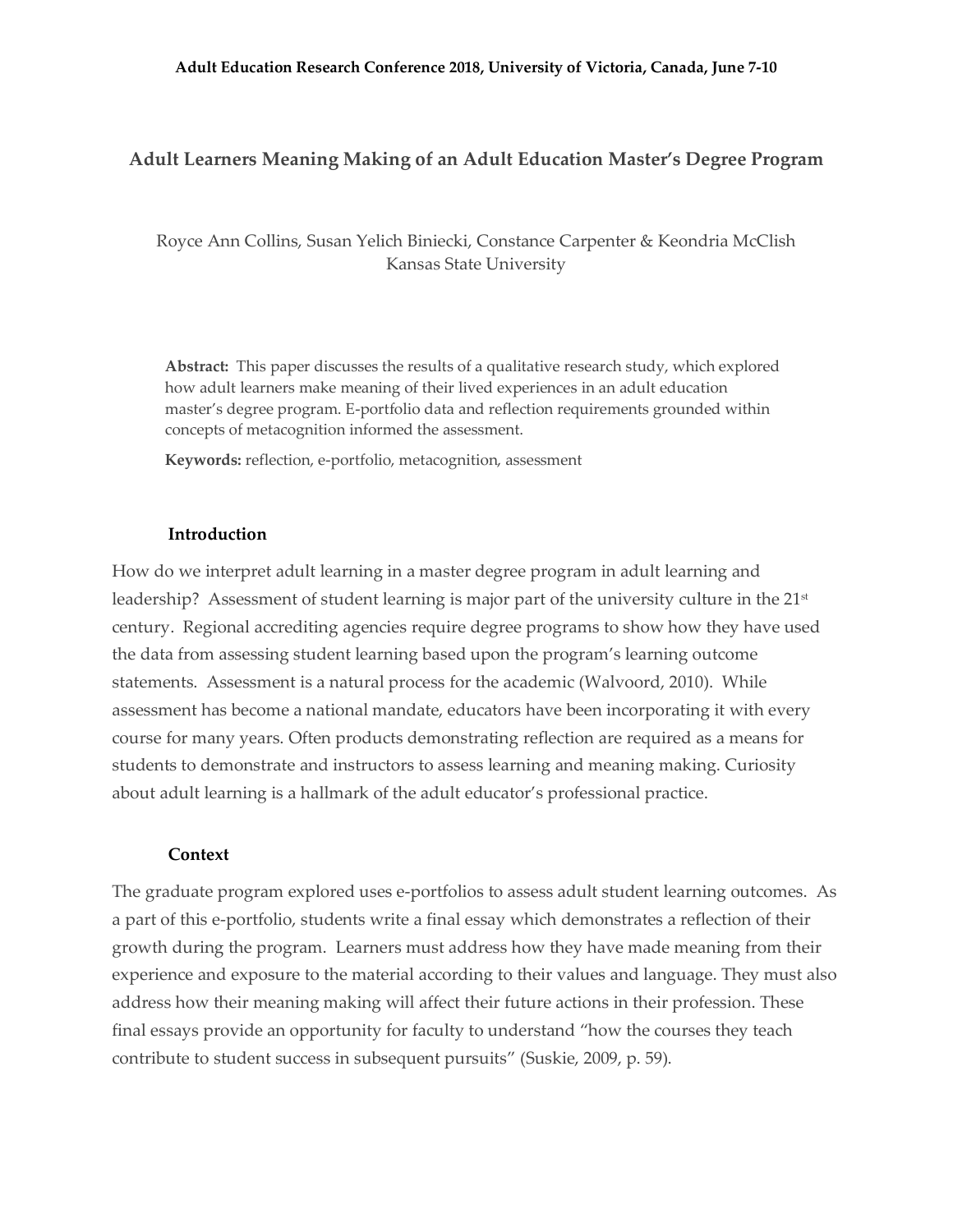For this assessment essay requirement, adult learners are asked to reflect on their cognitive processes throughout the program, their development or change, and forethought of their new practices or implementation of knowledge. In the final reflective essay, adult learners are asked to integrate new learning with prior knowledge accumulated over their time period as a student in the program. Specifically, adult learners are guided to address their growth in the program, language they acquired, values to inform professional practice, and future applications to their profession in this essay. This length of time can be range from one to sixyear period in the degree program. While these adult learners will have a common set of 18 credit hours, students may have varied experiences with the remaining 15 credit hours of electives. Although reflection has been a part of many assignments throughout the program, as a culminating assignment they now must synthesize and reflect on how the experience has shaped them and may impact their not too distant future. In addition, they must think about what they want to share with an audience because multiple instructors will read these essays.

#### **Conceptual Framework**

The reflective essay requirement is founded on the academic literature of reflection and metacognition. The definitions of reflection and metacognition are varied in the literature. For this research, Boud, Keogh, and Walker's (1985) definition of reflection, "those intellectual and affective activities in which individuals engage to explore their experiences in order to lead to new understandings and appreciations" (p. 19), is used. Metacognition is commonly referred to as "thinking about thinking" from Flavell's (1976) more in depth definition. In teaching practice, reflection may be a part of an in-class assignment that is meant to promote metacognition (Kaplan, Silver, Lavaque-Manty & Meizlish, 2013). While this research is not measuring metacognition skills, these metacognition skills are a part of the process that the adult learners are experiencing as they formulate and create this final reflection paper to demonstrate the meaning they have made from the program. Metacognition and reflection are a part of the adult learner's writing process, but are not explicit in the outcome product. The product, or essay, is then analyzed for the varied ways that adult learners express their ideas.

#### **Research Design**

Qualitative interpretive analysis of documents is used in this research. Document analysis gives a snapshot in time of adult learner's meaning making from their exposure to content and experiences during the degree program. However, an assumption is that adults reflect on their experiences and knowledge developed throughout the program and honestly articulate their reactions to the essay topic questions. There is no way to measure if some of the meaning

2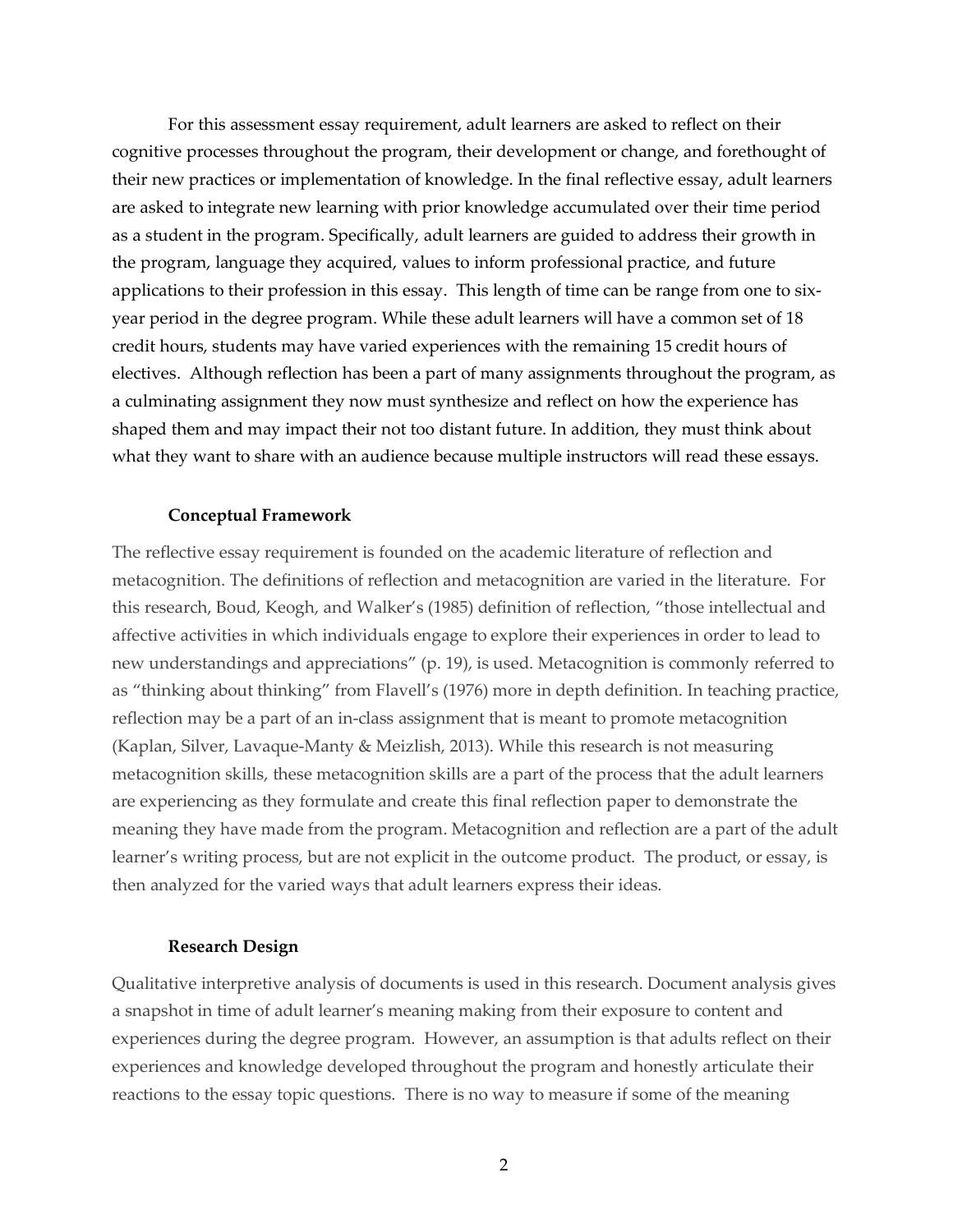making was a result of other life experiences not connected to the degree program (Patton, 2002). Another assumption is that the adult learners chose their words deliberately to communicate a certain message. It is this message that the researchers are interested in exposing, including topics, values, actions and changes.

#### **Research questions**

How are topics, values, actions, and changes described in the final reflective essay of the eportfolio?

## **Data Collection**

During the last semester of the program, adult learners complete their e-portfolio and submit it. Adult learners responded to a requirement to author a final reflections essay encompassing what subjects or persons most influenced students' growth and development. The documents are archived using the University's course management system. The accessible population consisted of participants (n=263) enrolled in an adult learning and leadership graduate degree program at a mid-western university between of fall 2015 and summer 2017. The research team was composed of two professors and two graduate students. Researchers applied a stratified random sampling design to represent the student population based on two strata segments; one segment online and one on ground at Ft. Leavenworth, KS or Olathe, KS. Through the use of computer generated random numbers, researchers selected a percentage proportion of students  $(n=50)$  consisting of the following sample set; Fort Leavenworth, 64%  $(n=32)$ , Olathe, 6%  $(n=3)$ , and online, 30% (n=15).

The four researchers analyzed participants' essays. To enhance rater inter-reliability, coders reviewed five initial essays generating common themes and categories. Coders gained consensus by combining and by resorting qualitative data resulting in distinct, meaningful, and consistent patterns of analyses and themes for follow-on coding. Coding as a team allowed for provocative questions to be asked and thus providing richer and different themes to emerge (Saldaña, 2013).

#### **Findings**

The first step in our qualitative analysis was to examine the research question across the sample set population of participants (N=50). We divided participants' responses into four categories: topics addressed, actions, changes in personal view, and evidence of challenging assumptions. Next, we explored participants' responses (N=164) in the context of topics that highly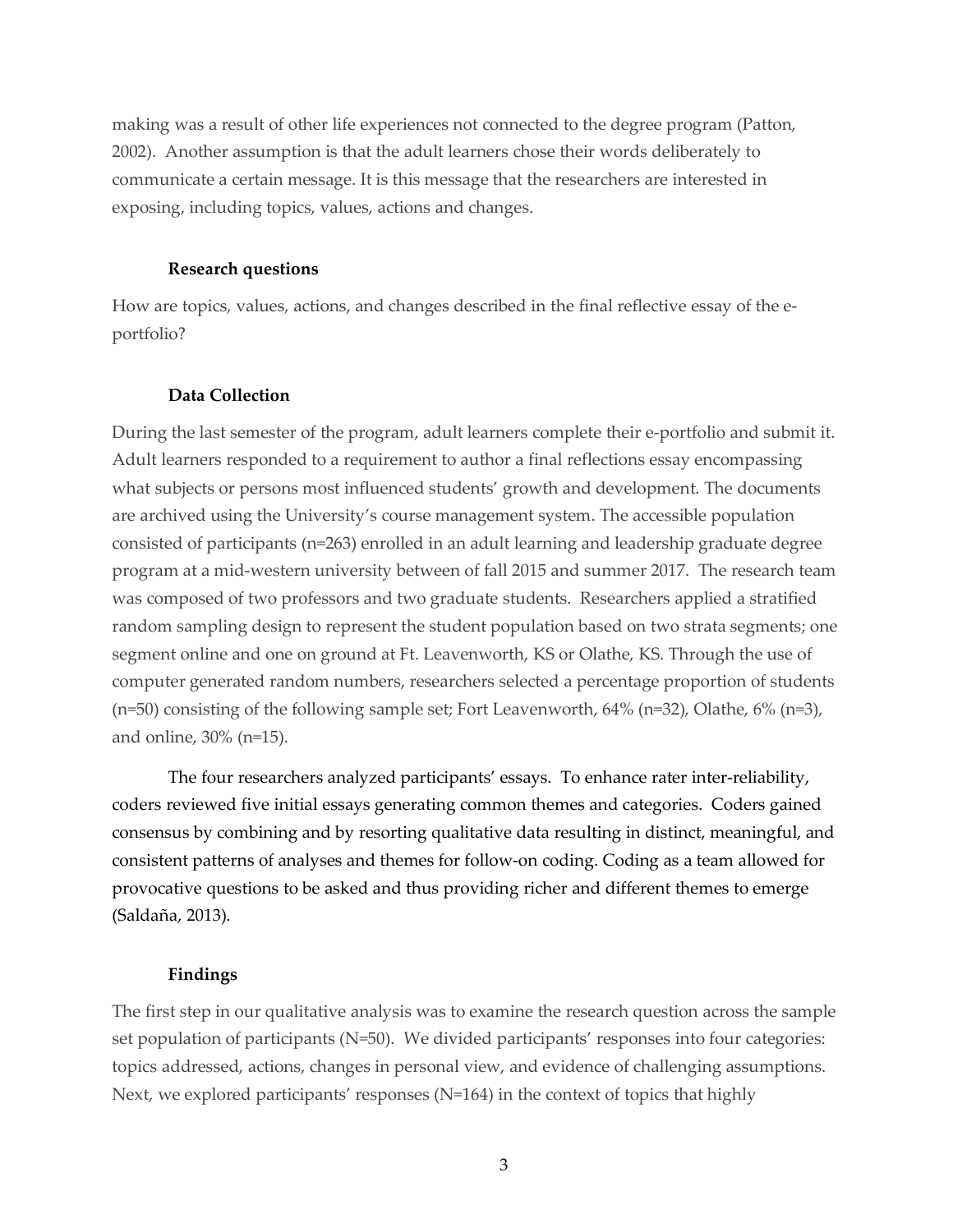influenced the students' personal growth, professional practice, and future applications to their profession.

Based on the participants' responses, we further divided the **topics' category** into 8 themes. These themes consisted of the following descriptors: theory, social foundations, characteristics, program planning, motivation, research methods, assessment, and E-learning. First, indicative of Elias' and Merriam's (2005) emphasis on philosophy as a means to promote "visions of what persons and society are capable of becoming through involvement in education" (p. 6), students' exposure to theory contributed towards participants' knowledge development. Respondents (N=73) indicated theory proved instrumental in the students' reflections on experiences and meaning making. Second, as participants sought to construct their cognitive activities, the students reflected upon theirs' and others' positionalities within multiple and varied realities. Glowacki-Dudka and Helvie-Mason (2011) presented that as adult learners become self-aware, they are able to "hear the voices of the other and make space for those in the margin, as well as the center" (p. 62). Participants (N=31) rated their exposure to social foundations as instrumental in the students' reflecting upon biases and understanding other perspectives and cultures. Finally, the participants rated the remaining topics in the following order: characteristics (N=21), program planning (N=19), motivation (N= 9), research methods ( $N=8$ ), assessment ( $N=2$ ), and E-learning ( $N=1$ ).

**Actions** that students plan to take in the future included application of learning theories to formal training and education settings (teaching adults). The predominant category under actions was teaching and training. *"My desire is that I will utilize what I have learned in this degree program and become an effective adult educator. Developing my technique will be a process that will evolve as I make mistakes, adapt coursework to encourage learning, and accept criticism-good and badfrom students as well as fellow educators." "I plan on learning from my students' perspectives and creating a fun, comfortable learning environment that encourages sharing and growth."* Teaching techniques involved the student in self- directed learning, peer teaching, variety of ways to participate in the class, incorporating various technology (wikis, blogs, twitter), and reflection and journaling.

**Changes in personal view** was a theme identified through the analysis of text within the reflection essays. The sub-themes within changes in personal view include: increase in confidence, more complex outlook, and expanded view of education. Students discussed a growth in self-confidence throughout the program. This self-confidence was described as "empowering" and that their life stories were important not only to self-growth, but in relation to developing an authentic adult educator self. "*I was able to share portions of my life that I would have never had the confidence to do and as a result I feel empowered.*" "*As a professional in the military,*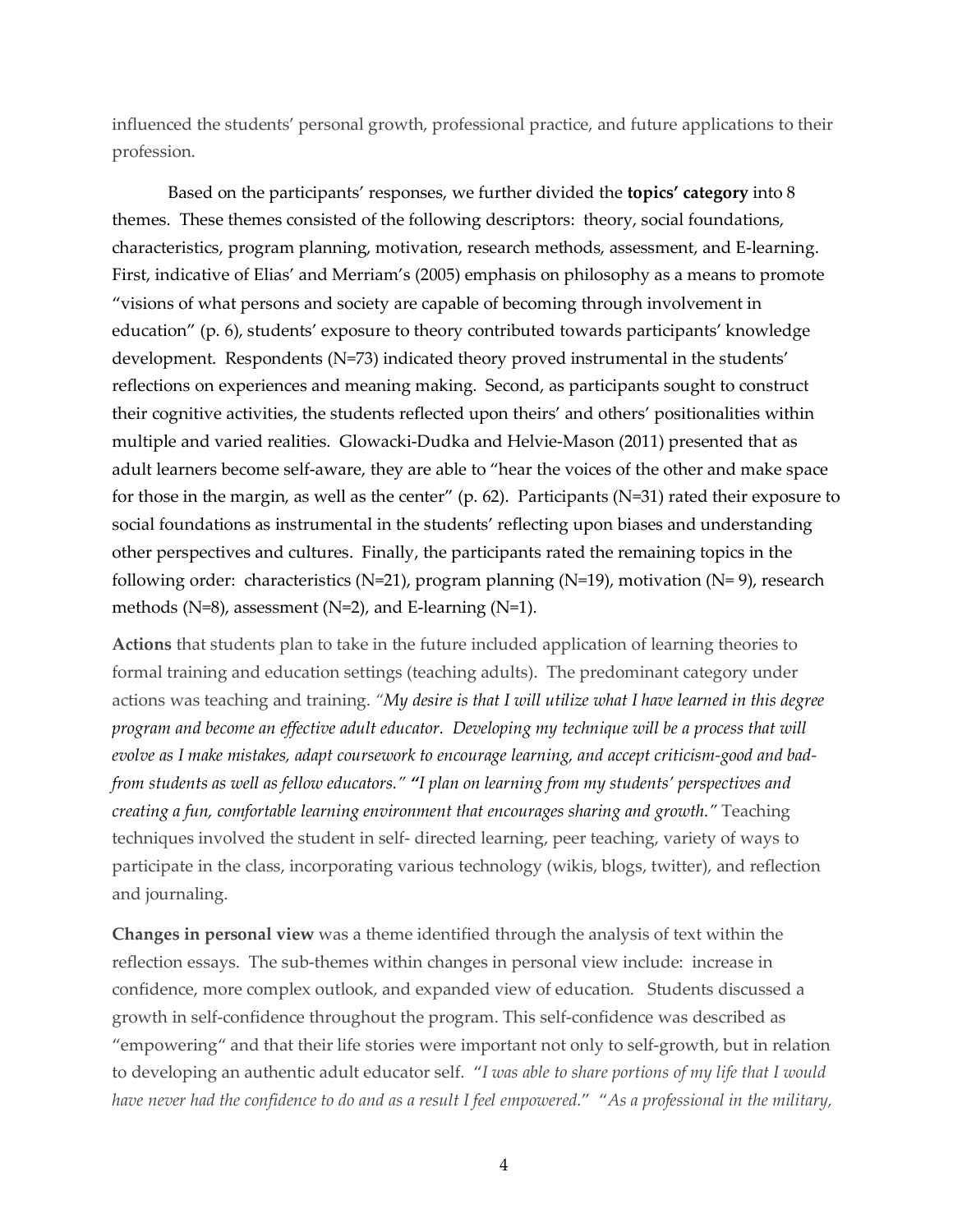*I have always led from the front and was a hard charger, but anytime academia situations arose I did not carry forth the same confidence….Knowing I am setting an example for my soon to be born daughter and the importance of not just have a degree but the importance of lifelong learning. My understanding of myself and appreciation for my own abilities has increased my confidence more than I thought would have been possible in a classroom."*

Students also described moving from being rigid to more open or from one-dimensional to more holistic as applied to professional and personal life. "*According to my husband, I had begun to holistically view things, as opposed to being one dimensional as I had previously been.*" Looking at self and issues in a more complex way was part of this movement from rigid to more open. One student stated, "*In both my persona and professional life, I am at the stage of metamorphosis, but I sincerely believe I have developed more patience, tolerance, and knowing the difference between knowledge and wisdom."* Students described being open to "challenging my beliefs and the social norms" to be able to become more holistic in thinking.

Worldview of education also was impacted. "Not only was I wrong about what education, and specifically adult education was, I had no idea of the expansiveness of the field that seems to sit at the nexus of not just education….My understand[ing] of the role that adult education plays in our society has greatly increased. …I had viewed education as an essentially neutral act, or at least believed that it should be that way. " "Critical thinking is also about challenging the assumptions that lead one to believe that they are thinking clearly, reasonably, and logically, when in fact that are not." These reflections are grounded in critical understanding of what the field of adult education has been and how students are a part of it. The ability to critique research understanding multiple worldviews was also important.

**Evidence of challenging assumptions** expressed in meaning making about their future endeavors in the field were divided into these sub-categories: recognition of privilege, increased sensitivity to hegemony, and assumptions about teaching. Students within the dominant culture recognized their privilege in society. *"I experience[d] a somewhat rude awakening about my privilege in a couple of my courses." "I now have an understanding that although I, as most of white Americans would proclaim, have no racist beliefs, the environment we are raised in instills a level of implicit racism that builds the ideology of white racial superiority and white privilege." "The biggest assumption that was laid bare to me this year, was my inability to recognize my own white privilege."*  Students began to understand the structural systems of privilege and biased messages that they have received throughout their lives.

Students further discussed their increased sensitivity to dominant culture. *"I have an increased sensitivity and awareness of cultural differences and the influence that culture has in the*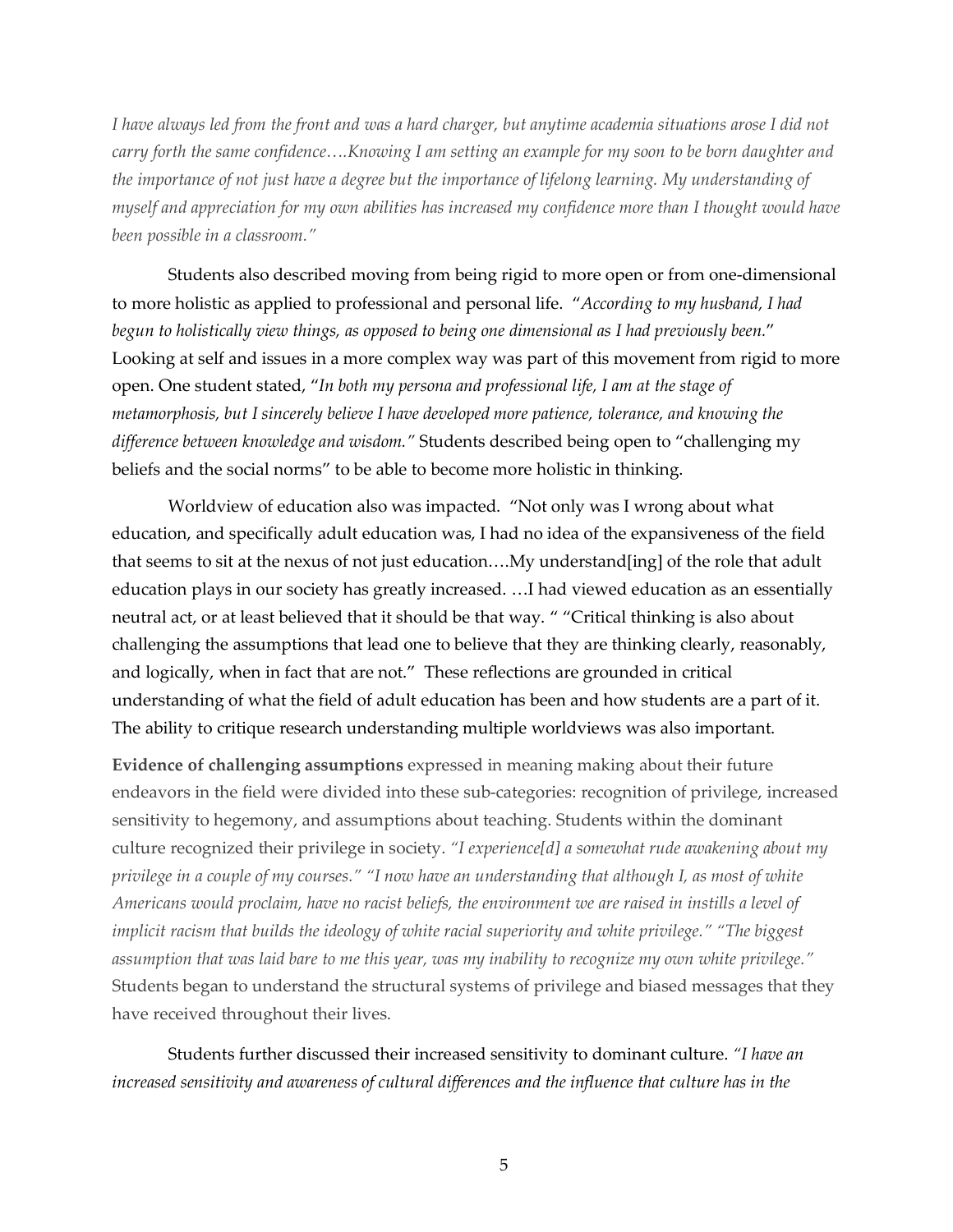*classroom. Although I have had the opportunity to interact with many different cultures throughout the decade that I have spent in the military, I never really thought about how significantly different people's frame of reference can be from my own."* Students applied this concept to workplace as well: *"When are you willing to speak to your coworkers about what they are doing?"*

In the final sub-category, assumptions about teaching, students reflected on their previous ideas about teaching adult learners. They discussed moving to a more learnercentered approach, having greater respect for the role of teacher and complexities and challenges that educators face in the classroom. *"I am different than when I started this program. I have a better understanding of the many different aspects of adult learning to include the instructor and learner. I now have increased respect for instructors as they strive to teach the adult learner." "Now I realize narrowness of [my] view and instead realize that I must adapt my instruction to both the environment and the learner." "I had previously viewed adult educators as individuals who only taught in a traditional brick and mortar classroom. I never realized just how broad the adult education field actually was. The engagement during that particular class really opened my aperture and made me realize that the field of adult education and its applicability is much broader than I had ever realized.*

#### **Conclusions and Implications**

This research demonstrates to the master's program faculty the topics, actions, values, and changes that students highlighted from their experience in the degree program. The topics centered on the required courses in the program. A potential reason for this is that all transfer credit is applied to elective areas and the variety of elective topics students can pursue may involve learning experiences outside the department. From this group (N=50), the program made an impact on their future teaching and approach to the adult learner. While some of this is discussed in the curriculum, many of their comments addressed the modeling of faculty and the variety of techniques experienced. The second overall impact area from across the themes was the students' understanding of social issues in the classroom and society. They demonstrated a change in their values and evidence of challenging their assumptions. While social issues are taught across a number of courses, this topic is the primary focus of only one required course in the curriculum.

This assessment analysis also demonstrates a variety of topics that did not stand out enough to students for them to mention in their final reflection essays. The question for the faculty is why were these not mentioned and is it important enough to change the curriculum?

Program learning assessment is not only a requirement by accreditation agencies, but should also be a natural curiosity for an academic. If adult learners are exposed to certain